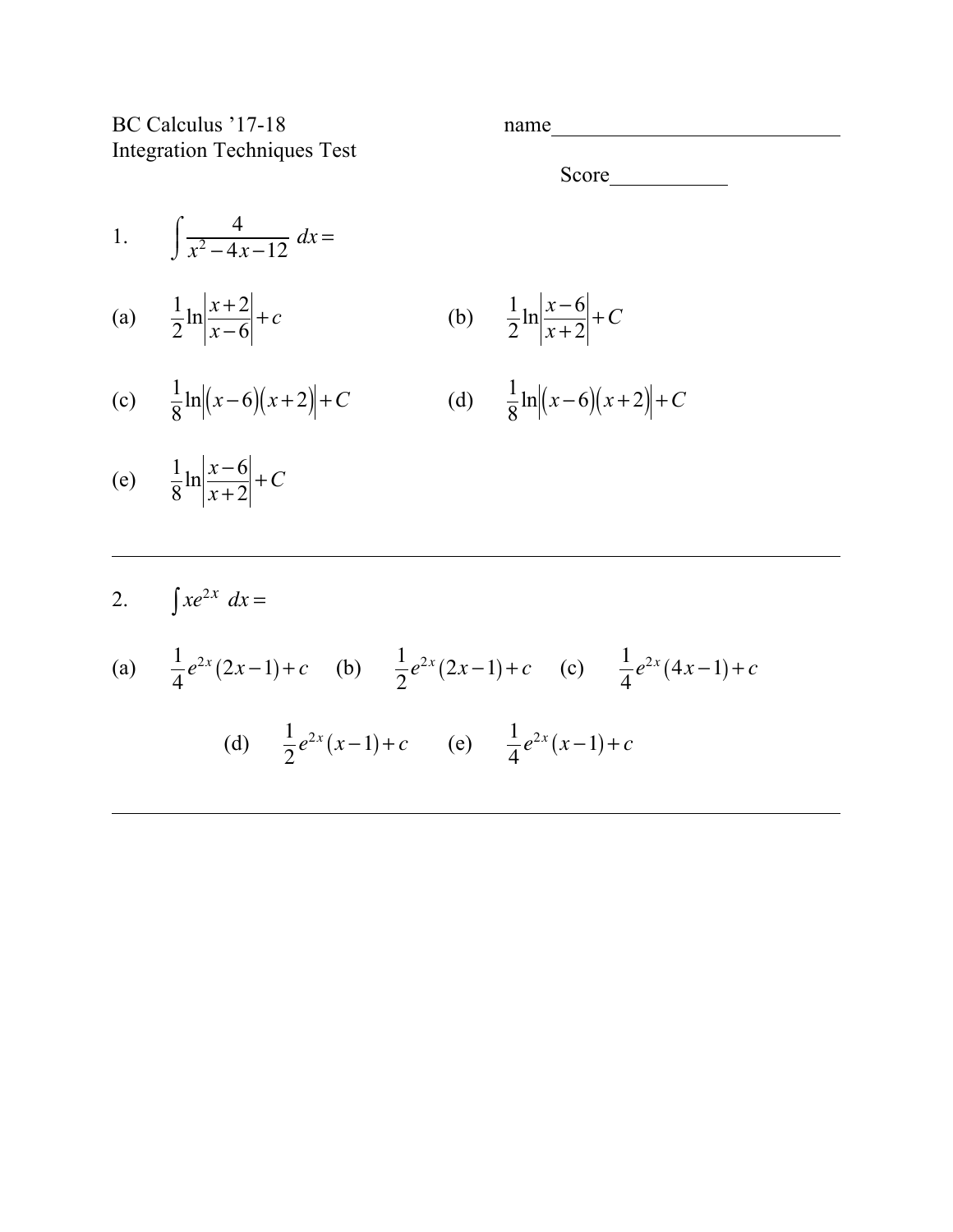- 3. What is the best method to evaluate  $\int \frac{1}{2+4}$  $x^2 + 4x + 7$  $\int$  $\int \frac{1}{x^2 + 4x + 7} dx = ?$
- (a) Integration by Parts (b) Substitution (c) Partial Fractions
	- (d) Completing the Square (e) None of these
- 4.  $\int \frac{e^{x^2}-2x}{x^2}$  $e^{x^2}$  $\int$ ⌡  $\int \frac{e^{-2x}}{x^2} dx =$
- a)  $-e^{-x^2} + c$
- b)  $-e^{x^2} + c$
- c)  $x e^{x^2} + c$
- d)  $x + e^{-x^2} + c$
- e)  $x e^{-x^2} + c$
- 5. What is the best method to evaluate  $\int \frac{dx}{\sqrt{dx}}$ *x*√4*x*<sup>2</sup> – 9  $\int$  $\int$  $\frac{ux}{\sqrt{4x^2-9}}$ ? a) Integration by Parts b) Substitution c) Partial Fractions d) Completing the Square e) None of these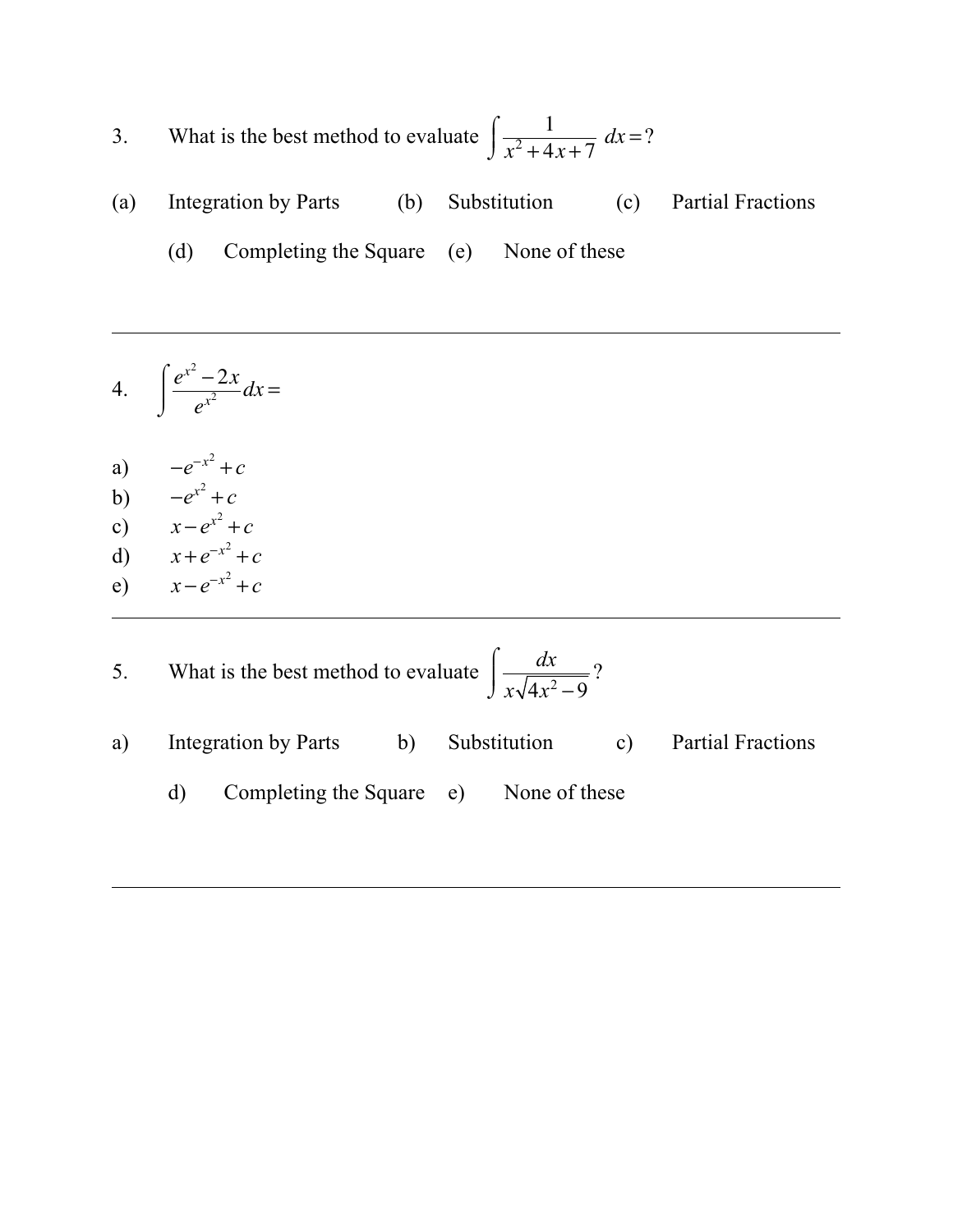6. The population  $P(t)$  of a species satisfies the logistic differential equation  $\frac{dP}{dt} = \frac{1}{4000} P(400 - P)$ , where *P*(0) = 100. What is the **maximum rate of change** of  $P(t)$ ?

- a) 10
- b) 100
- c) 200
- d) 400
- e) 4000
- 7. Which of the following statements are true?
	- I.  $\int (\sin^3 x \cos^2 x) dx = \frac{1}{5} \cos^5 x \frac{1}{3}$  $\cos^3 x + c$
	- II.  $\int \sec 2x \, dx = 2 \sec 2x \tan 2x + c$

III. 
$$
\int \left( \frac{3x^2 + 6x - 4}{(x^3 + 3x^2 - 4x + 2)^2} \right) dx = \ln|x^3 + 3x^2 - 4x + 2|^2 + c
$$

- a) I only b) II only c) III only
	- d) I and II only e) II and III only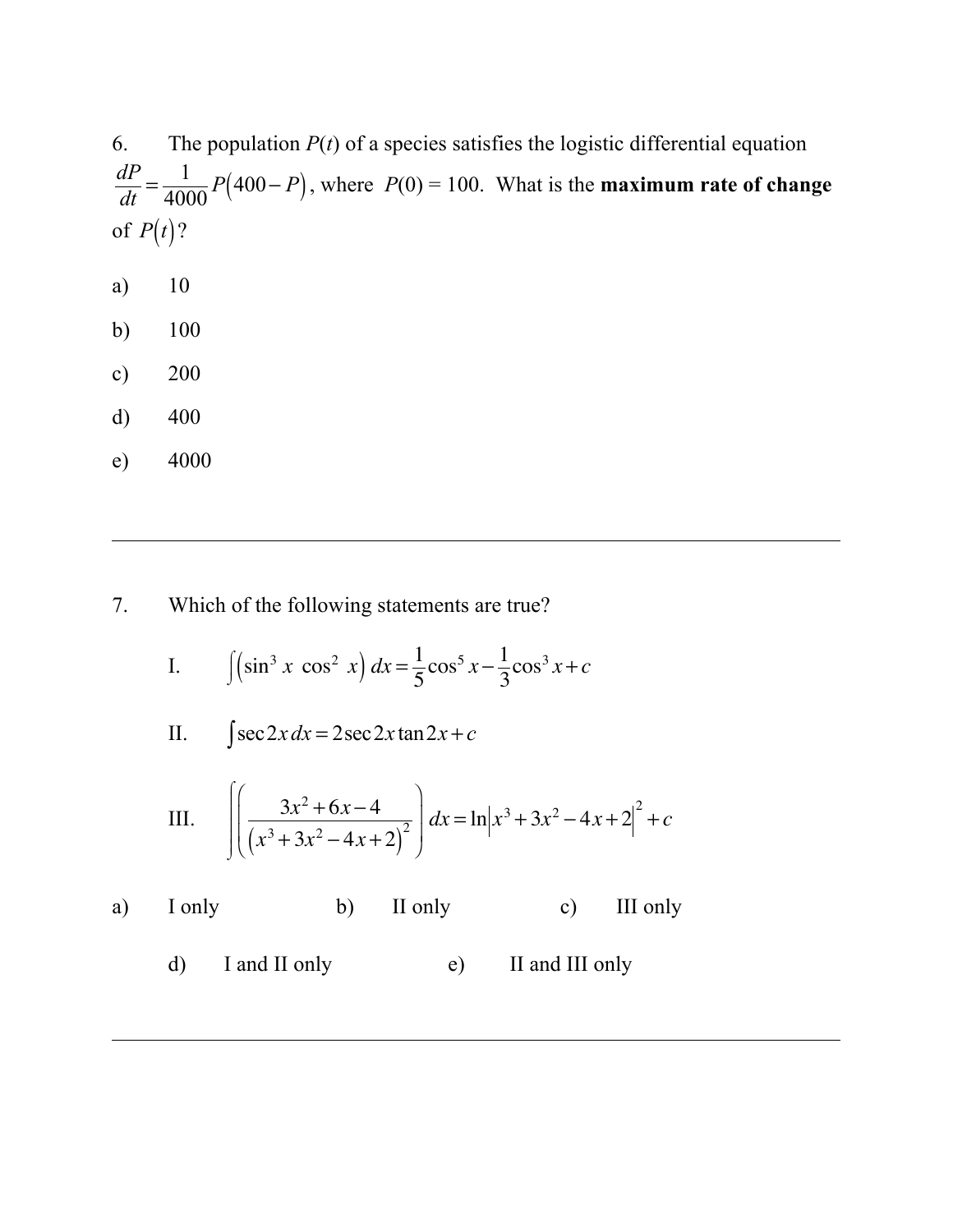7. Find the volume of the solid formed when the region bounded by  $y = x^2 e^{-2x}$ and the *x*-axis on  $x \in [-1, 0]$  is revolved about the *x*-axis. Show the antidifferentiation.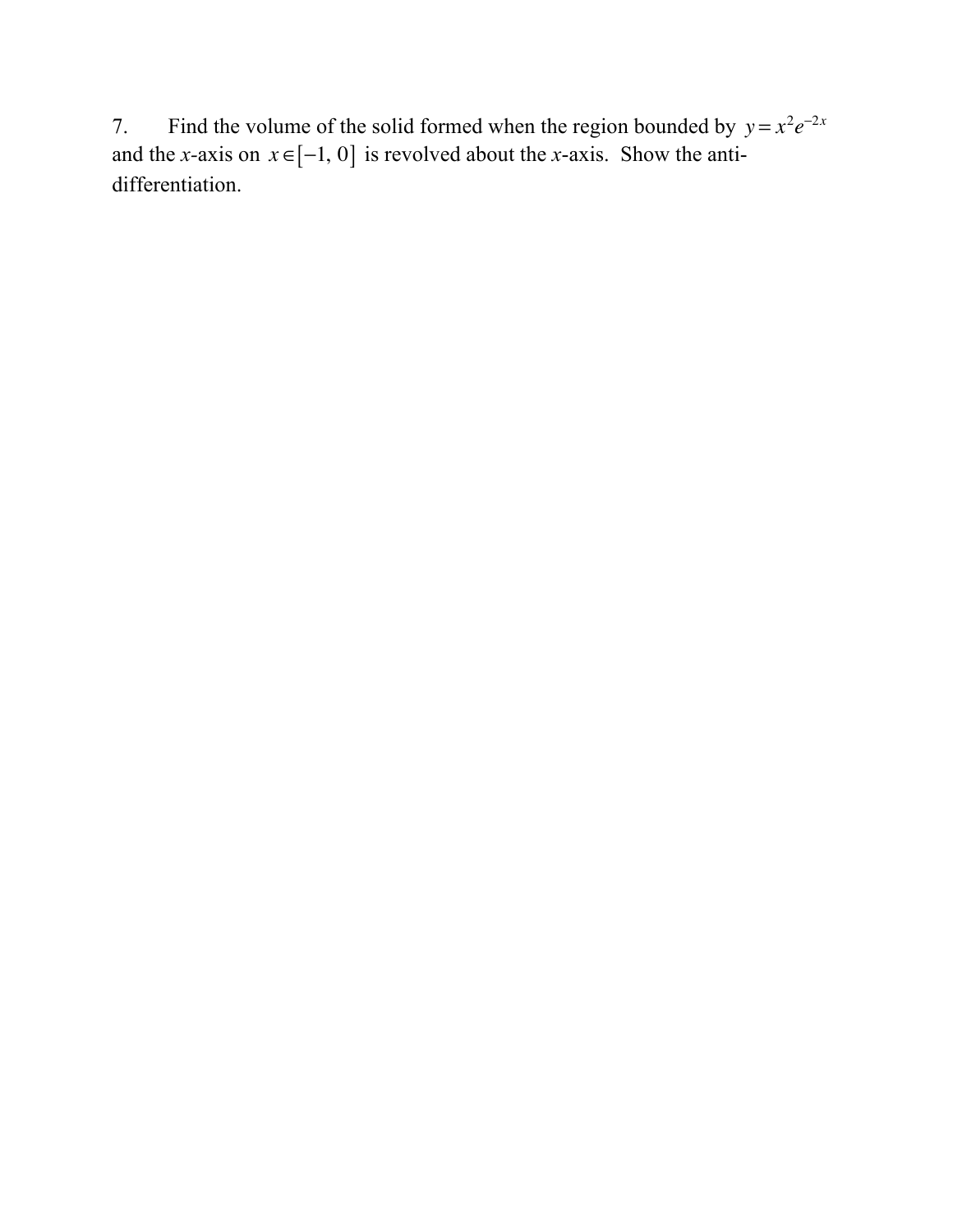## 8.  $\int x \cot^{-1} x^2 dx$